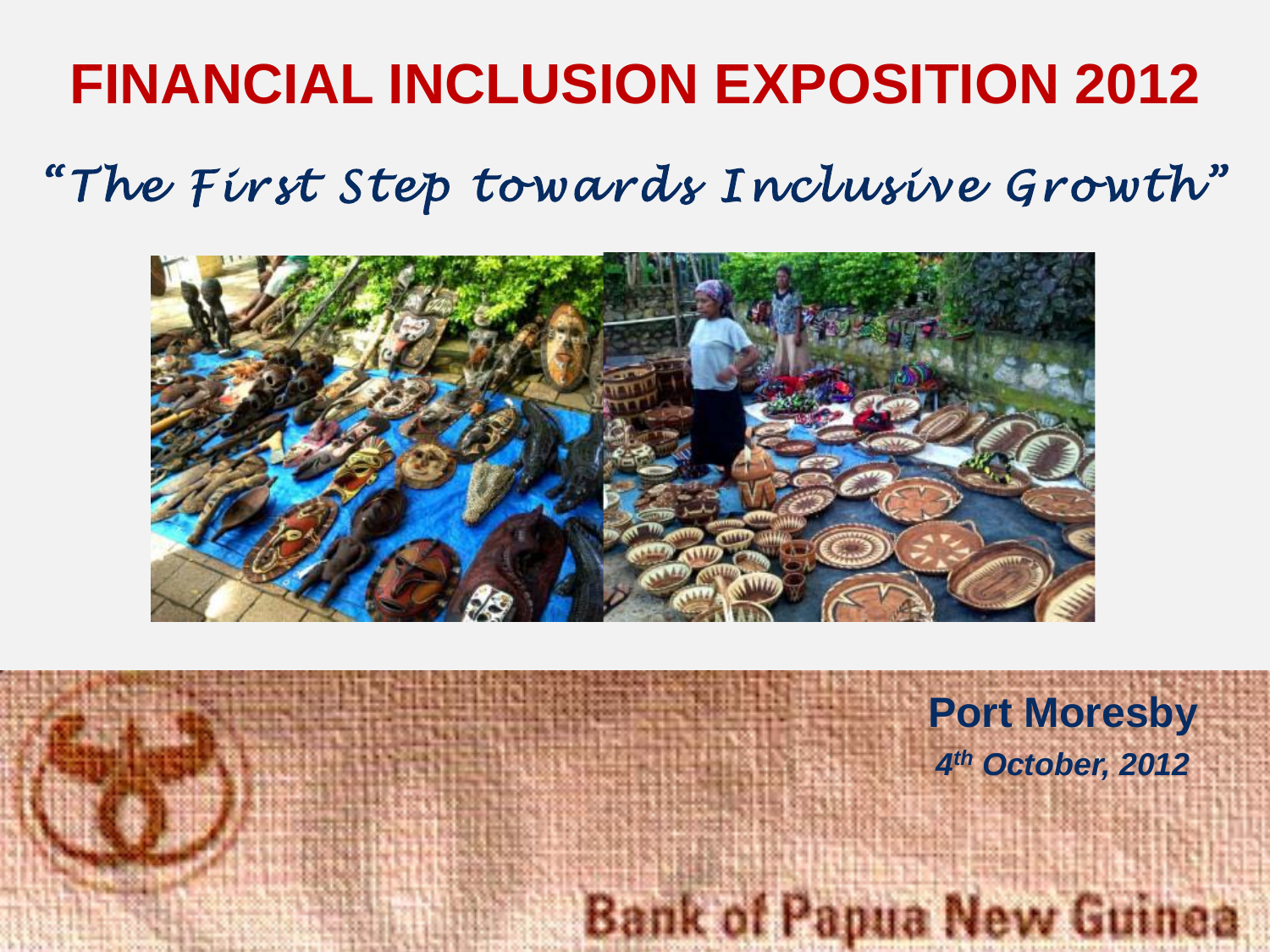## **WHY THIS FINANCIAL INCLUSION EXPO**

- 85% population excluded from formal financial sector
- Lack of information leads to missing out on financial opportunities as most just stand by and spectate
- BPNG recognises financial inclusion as one of the key drivers of achieving vision 2020 objectives
- BPNG supports government's focus on wealth creation and poverty reduction



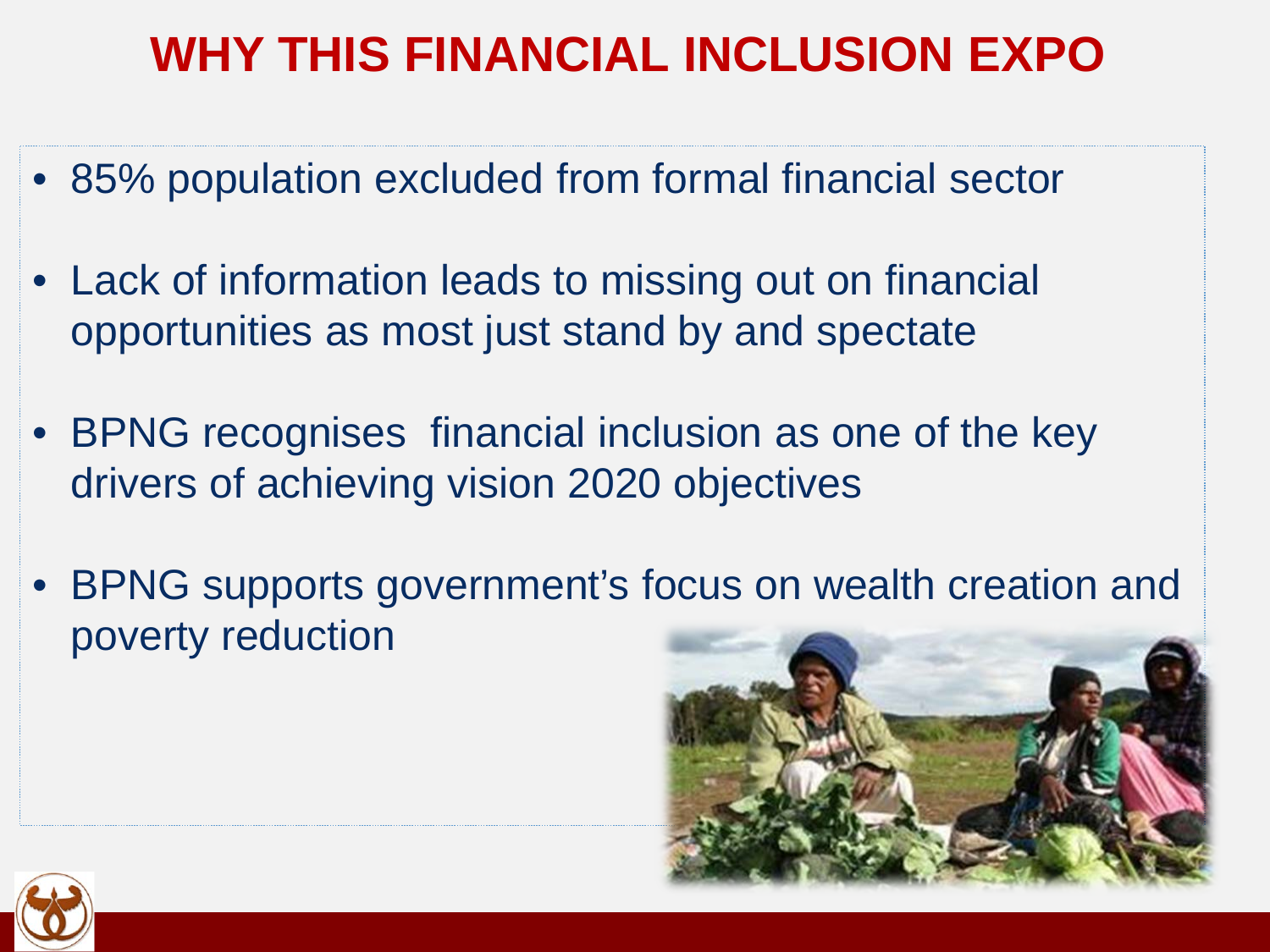#### **OBJECTIVES OF THE FINANCIAL EXPO**



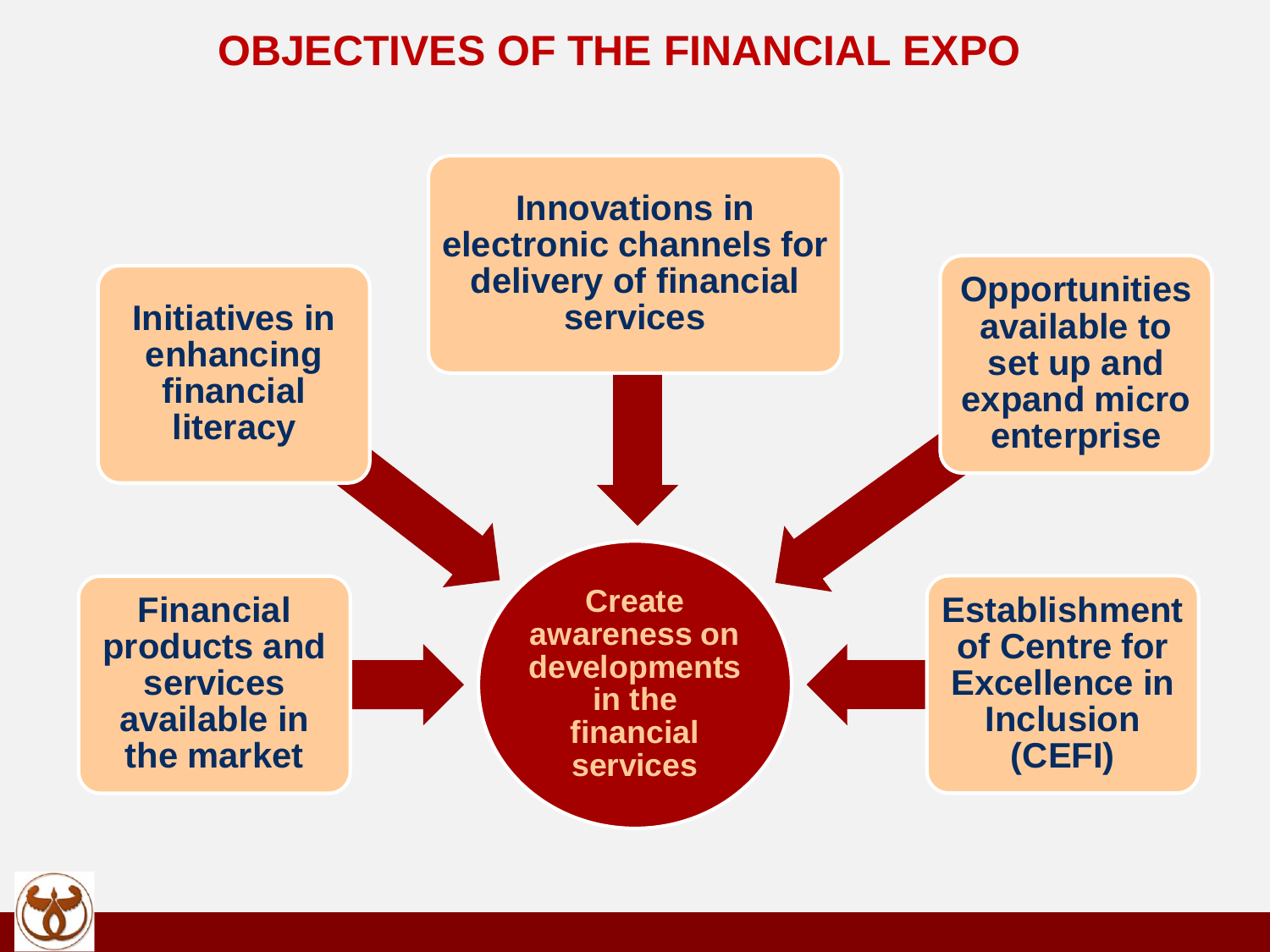# **WHY COLLABORATE/PARTICIPATE?**

• Showcase and promote your products and services among mass and community leaders who are the '*early adopters*' and 'influencers'

#### **Promote**



• Get recognised for the efforts made to promote financial inclusion

### **Get Recognised**



• Learn from networks and explore potential partnerships with a wide variety of stakeholders

### **Network**



• Opportunity to contribute to development by participating in the first ever effort to bring such diversity of financial providers under one roof

#### **Participate and Contribute**

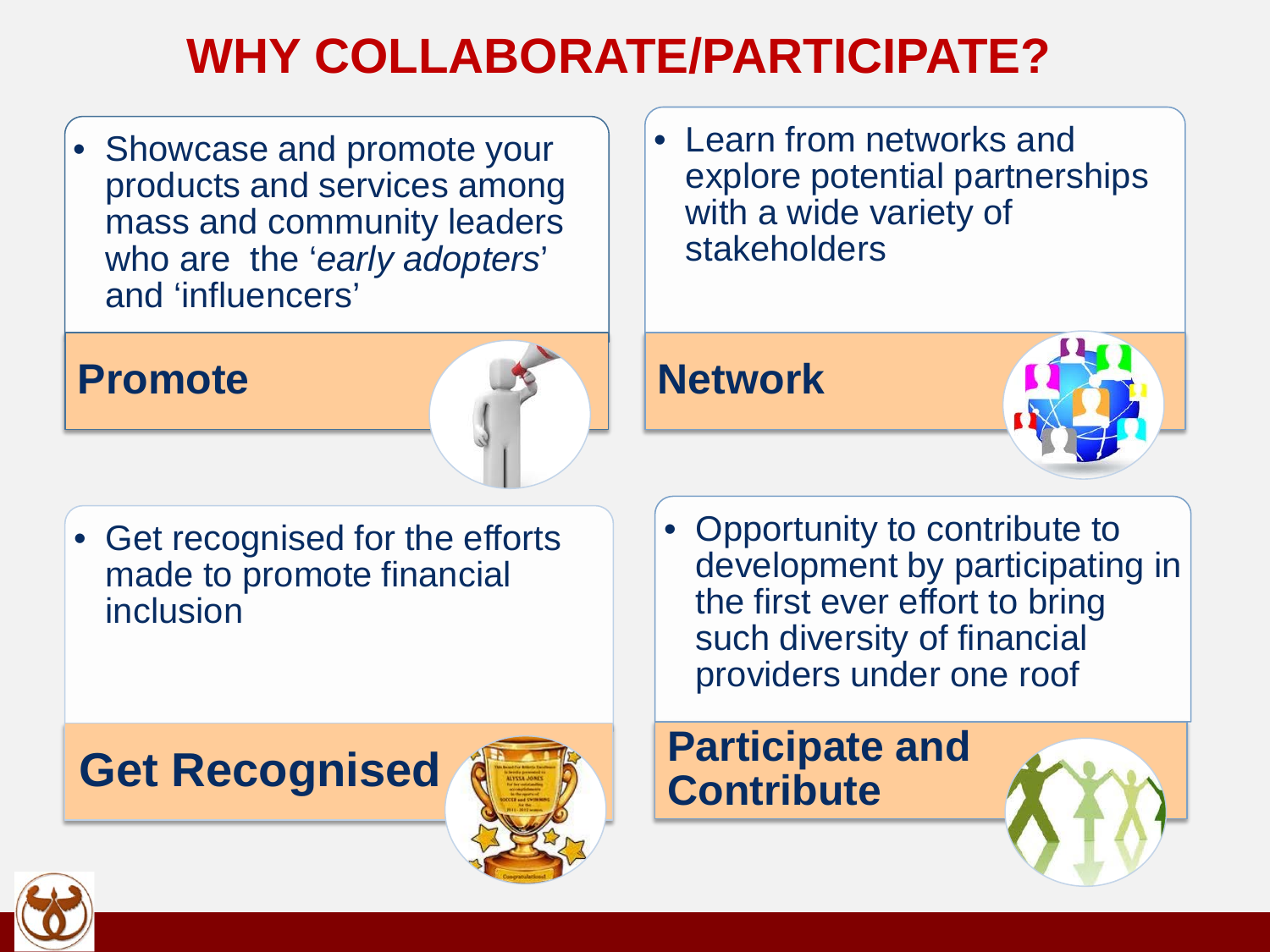## **BUDGET AND FUNDING**

| Expo venue hire (2 days)                     |         | 21,000 <b>Contribution from BPNG</b>                                         | 60,000  |
|----------------------------------------------|---------|------------------------------------------------------------------------------|---------|
| <b>Event Coordinator</b><br>(In Touch Media) | 120,000 | Contribution from<br>Microfinance Expansion<br>Project                       | 50,000  |
| <b>Airfares</b>                              | 20,000  | <b>Contribution from Alliance</b><br><b>for Financial Inclusion</b><br>(AFI) | 40,000  |
| Accommodation                                | 48,000  | <b>Fees from Stalls</b><br>(40 stalls*3000)                                  | 120,000 |
| <b>Hire Cars</b>                             | 7,000   | <b>Total Funding Available</b><br>(B)                                        | 270,000 |
| <b>Security (Police)</b>                     | 3,000   | <b>Funding Gap (A-B)</b>                                                     | 139,000 |
| <b>Publicity</b>                             | 80,000  | <b>Potential Sources</b>                                                     |         |
| <b>Miscellaneous</b>                         | 50,000  | Donor Funding                                                                |         |
| <b>Cocktail Reception &amp;</b>              | 60,000  | Dinner Sponsorships                                                          |         |
| <b>Refreshments</b>                          |         |                                                                              |         |
|                                              |         | <b>Event sponsorships</b>                                                    |         |
| <b>Total Costs (A)</b>                       | 409,000 |                                                                              |         |

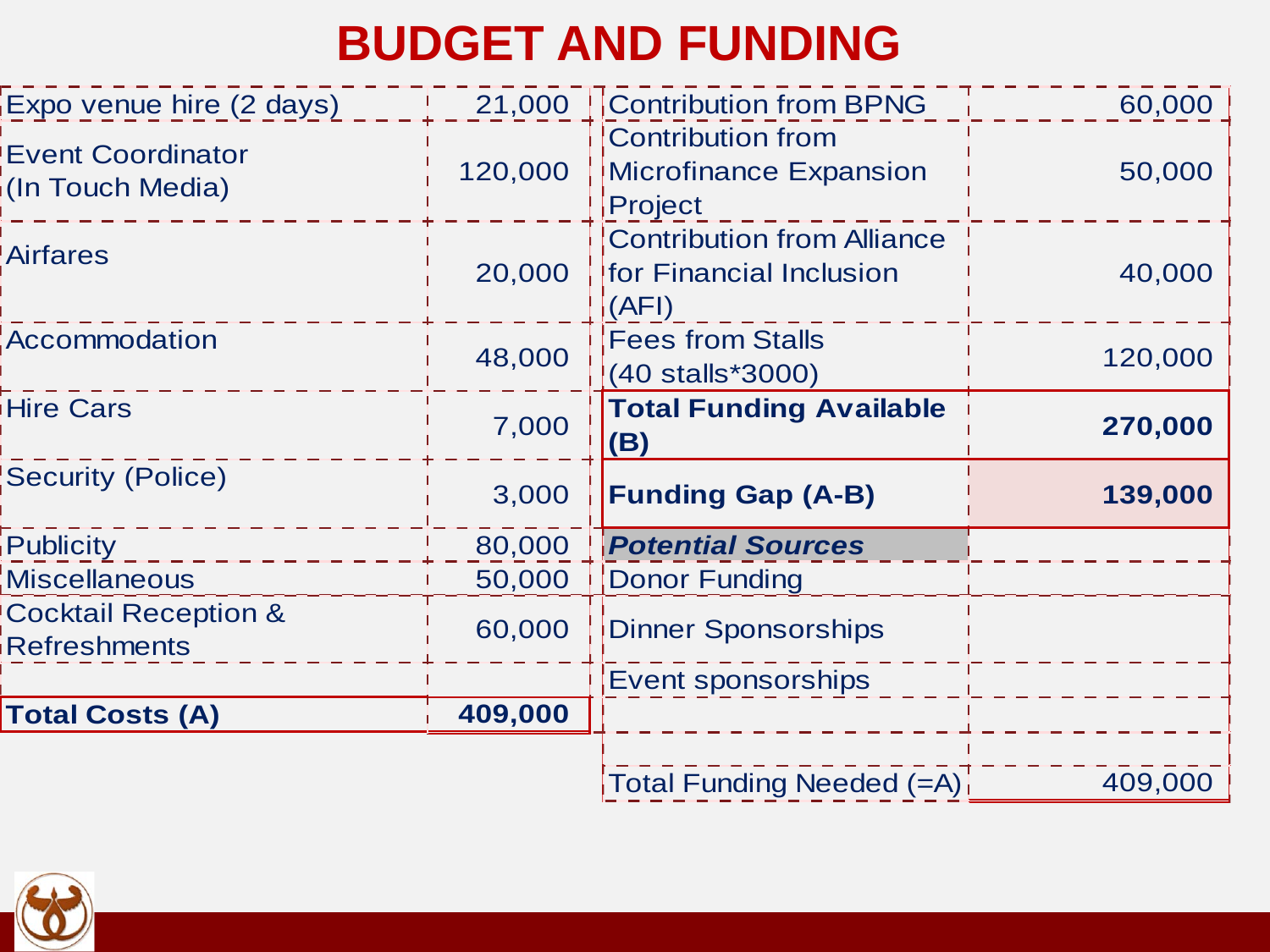## **OPPORTUNITIES TO PARTICIPATE**

This is an opportunity to get together and participate. The options available for contribution:

- Take charge of an evening event (Host a dinner)
- Create your event during the day sponsor an event (Sponsor a financial literacy training, sponsor a game with the walk in participants)
- Sponsor the publicity campaigns and promote your work too
- Any other ideas that you want to share….

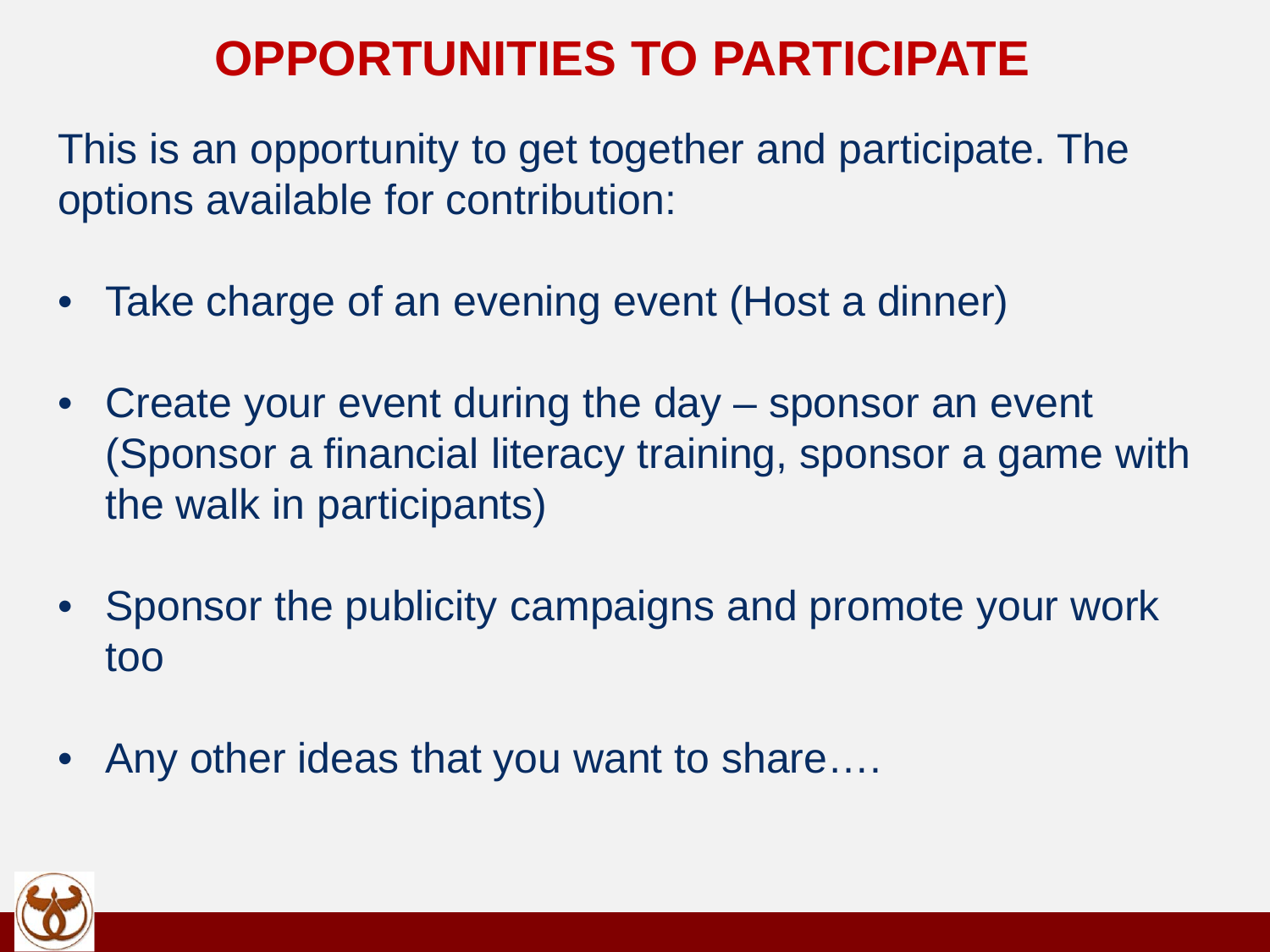#### **THE WAY FORWARD…**

**This is not a one time event. With your support, this is the beginning of an annual recurring event**

> **It is expected to spin off more activities – national and regional, the first being the national seminar in early 2013**

> > **Establishes your relation with the Centre for Excellence in Financial Inclusion (CEFI), which will be the focal point for all activities related to financial inclusion**

> > > **This is the response to a need to share, to exchange, to network, to contribute, to participate**